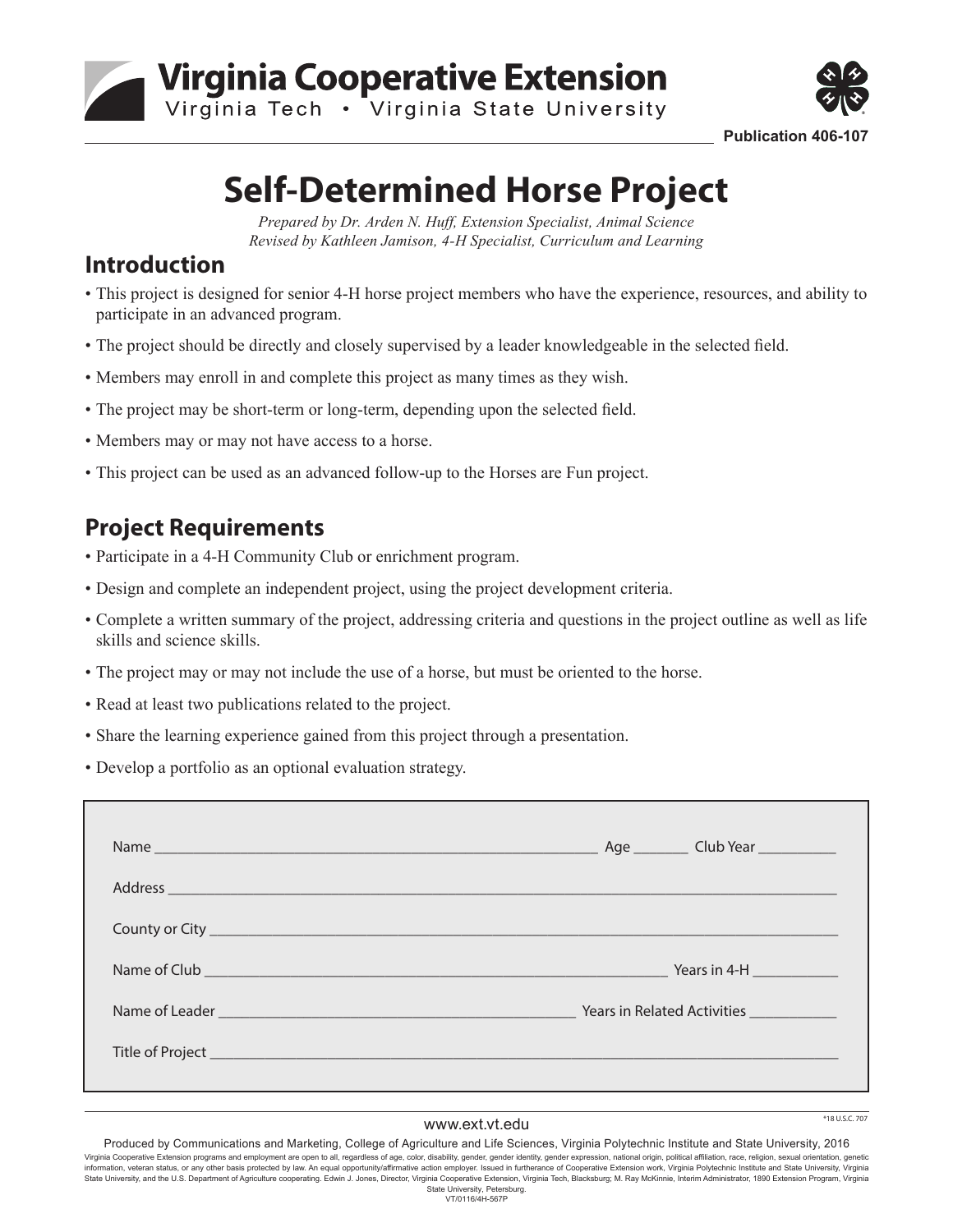#### **Skills to Practice**

Choose from the following life skills and science skills, or add others that apply to your project.

Life Skills: Planning and Organizing, Critical Thinking, Keeping Records, Goal Setting. You will describe how you have grown in these areas as a result of your project.

Science Skills: Throughout this project you will investigate at least four of the twelve processes that have been identified as basic to scientific investigation (Padilla et al., 1995) and report how they were used in your project.

**Observing** Classifying Communicating Measuring

Predicting Inferring Identifying and Controlling Variables Formulating and Testing Hypothesis Interpreting Data Defining Operationally

Experimenting Constructing Models

### **Type Of Project Or Selected Field**

The member may select or design any type of special project not included in any other 4-H project area. The project must be approved by the leader at the planning stage. The project should be self-determined, directed, conducted, and reported by the 4-H member. Some suggested project areas to consider:

| 1. Scientific Research                                                                                                                                                            | 3. Apprenticeship                                                                                                                                                              | <b>5. Literature Research</b>                                                                                                                                                                                         | Tour                                                                                                                                                                           |
|-----------------------------------------------------------------------------------------------------------------------------------------------------------------------------------|--------------------------------------------------------------------------------------------------------------------------------------------------------------------------------|-----------------------------------------------------------------------------------------------------------------------------------------------------------------------------------------------------------------------|--------------------------------------------------------------------------------------------------------------------------------------------------------------------------------|
| Conduct a research                                                                                                                                                                | Work and study under                                                                                                                                                           | Review literature in                                                                                                                                                                                                  | Wagon Train                                                                                                                                                                    |
| experiment.<br>Ration Comparisons<br>Artificial Insemination<br>Daily Feed Intake<br>Feed Analysis<br><b>Dominant Characteristics</b><br>of a Group of Horses<br>Parasite Control | the direction of a profes-<br>sional in the selected<br>field.<br>Training<br><b>Stable Management</b><br>Horse Shoeing<br>Tack Shop (Retail)<br>Feed Store (Retail)<br>Jockey | specific area.<br>Digestion<br><b>Blood Chemistry</b><br><b>Reproductive Problems</b><br><b>Mineral Nutrition</b><br>Performance Records<br>Coat Color Inheritance<br><b>Unsoundnesses</b><br>History of a Particular | <b>7. Public Affairs</b><br>Conduct a public<br>affairs program.<br><b>TV Program Series</b><br>Radio Program Series<br>Field Day<br>Newspaper and<br><b>Magazine Articles</b> |
| Comparisons<br>Exercise and<br>Conditioning<br>Relationship of Confor-<br>mation to Soundness<br>2. Applied Demonstration<br>Conduct a field<br>demonstration.                    | Veterinary Technician<br>Horse Show<br>Management<br>Farm Management<br>Riding School Instructor<br>Rodeo Contestant<br>Showing<br>Hunting                                     | <b>Breed</b><br>Evolution of the Horse<br>A Specific Disease<br>Economic<br>Contributions of the<br>Industry<br><b>6. Activities</b><br>Organize and conduct                                                          | Exhibit<br>8. Advanced Riding<br><b>Techniques</b><br>Individual work.<br>Dressage<br><b>Endurance Riding</b><br>Hunting<br>Polo                                               |
| Pasture Management                                                                                                                                                                | <b>4. Service Learning</b>                                                                                                                                                     | an activity.                                                                                                                                                                                                          | Calf Roping                                                                                                                                                                    |
| Group Housing<br><b>Forage Tests</b><br>Creep Feeding                                                                                                                             | Conduct a community<br>service program.                                                                                                                                        | Horse Show<br>Competitive Ride<br><b>Endurance Ride</b>                                                                                                                                                               | Cutting<br>Jumping                                                                                                                                                             |
| Hoof Care<br>Stable Management<br>Soil Tests and<br>Fertilization<br>Comparison of Different<br>Kinds of Tack                                                                     | Riding for the<br>Handicapped<br>County Horsemen's<br>Directory<br><b>Local Horse Census</b><br>Riding for the<br>Disadvantaged                                                | Parade<br>Drill Team Performance<br><b>Tack Sale</b><br>Horse Sale<br>Camp<br>Packing Trip                                                                                                                            | 9. Entrepreneurship<br>Income value<br>Train and Sell Horses<br>Raise and Sell Hay                                                                                             |

## **Virginia Cooperative Extension**

Stallion Management Waste Management Economic Analysis

www.ext.vt.edu

Clinic Riding School Judging School

Establishing Trails and Riding Areas Zoning Survey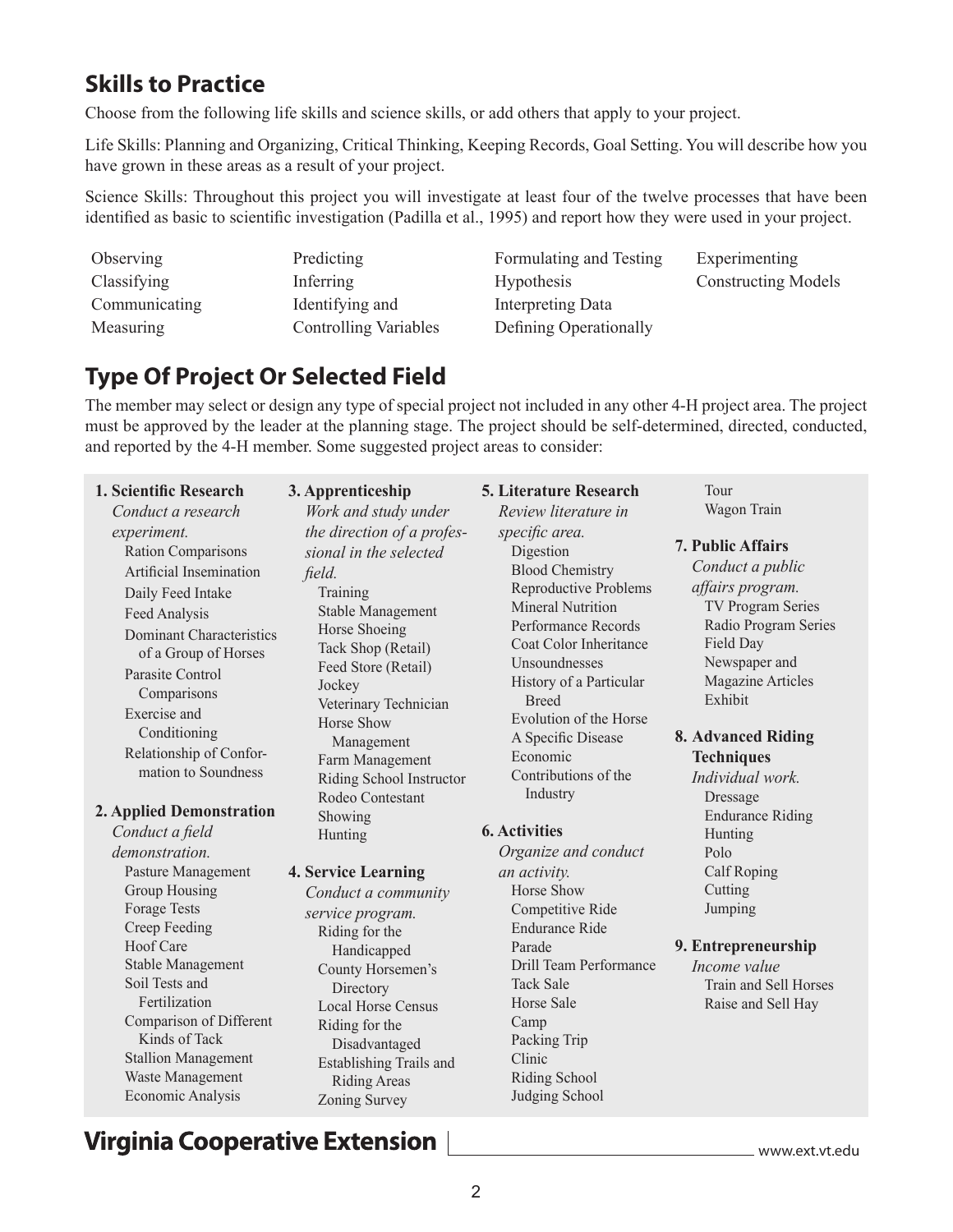#### **Project Development**

**I. Title:**

**II. Project Outcomes:** (What do you expect to happen as a result of this project?)

**III. Project Goals:** (What are the overall goals for the project?)

**IV. Reference Materials:** (List title, author, publisher, date, number of pages)

**V. Materials Used:** (Detail kind of equipment, animals, etc. used)

# Virginia Cooperative Extension [